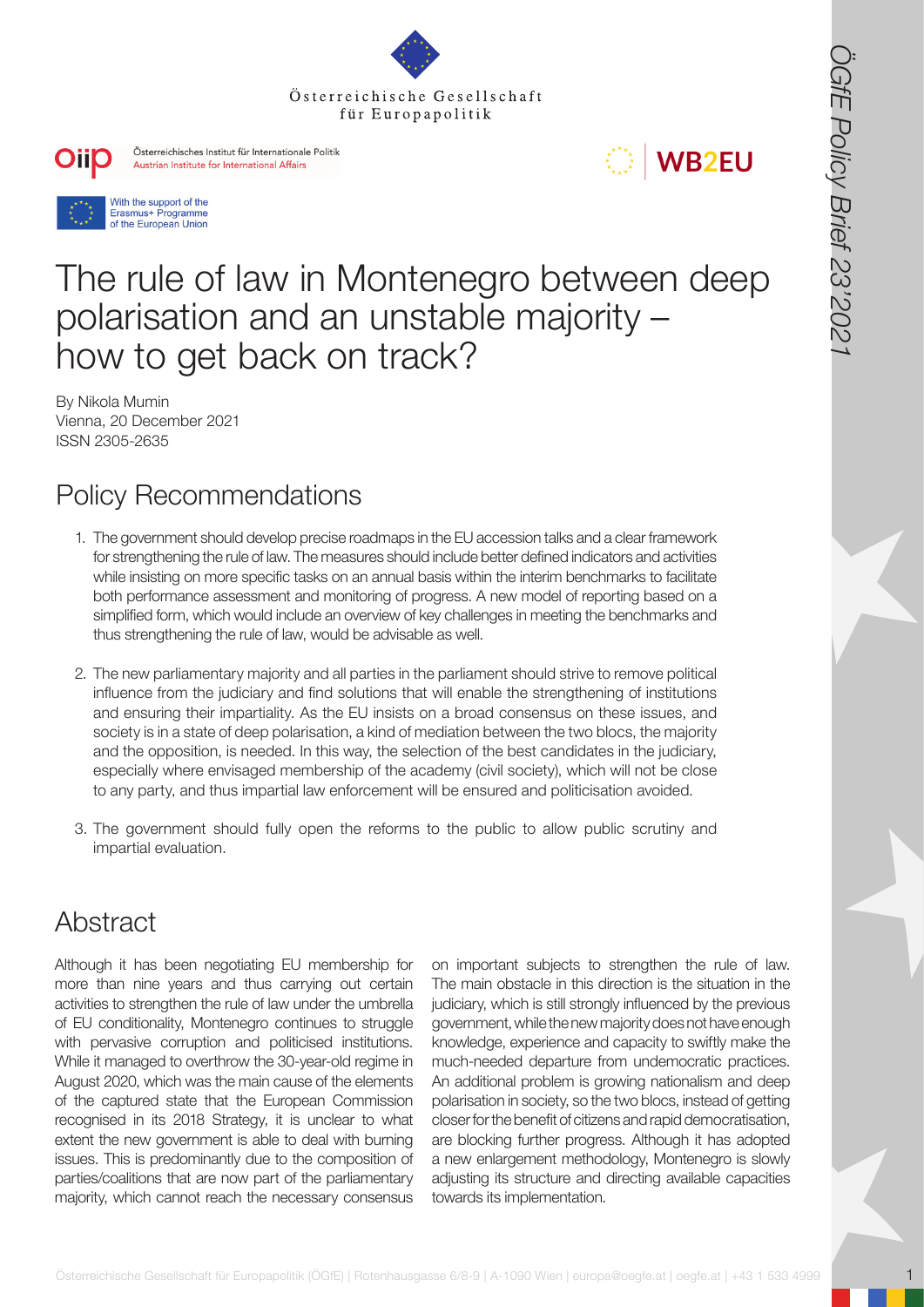

# The rule of law in Montenegro between deep polarisation and an unstable majority – how to get back on track?

### **Context**

<sup>22</sup> <sup>One</sup> Chief Coleman Control on the Coleman Control on the Coleman Control of Coleman Control of Coleman Control of Coleman Control of Coleman Control of Coleman Control of Coleman Control of Coleman Control of Coleman The new 42nd Montenegrin Government was elected in the parliament on 4 December 2020 after the 30-year-long period of the same party's participation, the Democratic Party of Socialists (DPS), in the executive branch. The unstable support in the parliament, since out of 41 members of parliament/deputies who are now part of the new majority,<sup>1</sup> many of them, i.e. their parties, only conditionally supported the new government, and from the very beginning they were its harshest critics, alongside with the composition of the new parliamentary majority, with several parties from the extreme right to parties with a civic orientation, are the reasons why it is difficult to predict how stable the new government will be and to what extent it will be able to cope with growing economic problems, nationalism, widespread corruption, and organised crime in the country.

It was clear from the very beginning that the new government would not have an easy task as regards democratisation and strengthening the rule of law, given the situation in the country and widespread corruption and organised crime while other branches, such as the judiciary, are not depoliticised.

The fight against corruption and organised crime is at the centre of the activities and priorities of the new government, at least in terms of declarative statements and revealed cases. During this first period, many irregularities and wrongdoings of the previous government were exposed, and they were accompanied by the arrests of the former director of the Investment and Development Fund for distribution of funds in the form of agricultural loans from the Abu Dhabi Fund for Development.<sup>2</sup> However, these, as in many other cases of arrests, were only informative talks in the prosecution, and it remains to be seen in which direction the investigations will go. The National Council for the Fight against Corruption<sup>3</sup> was established on the initiative of the Deputy Prime Minister with two prominent representatives of civil society were included in its composition. However, this again raised the question of whether Montenegro needs new bodies when it has already reformed its institutional framework for fighting corruption and organised crime.

## *"Yet, for a decisive fight against corruption and organised crime much more would be needed."*

The initial steps of the new government do not encourage or give reason for optimism that in the coming period we will have a strong departure from nepotism and clientelism while we have witnessed many confusing and controversial moves. What still gives reason for optimism is that there is the political will to prosecute and reveal all the illegalities of the previous government. Yet, for a decisive fight

<sup>1)</sup> The new government was supported in the parliament by the *For the Future of Montenegro* (27 seats), a conservative populist coalition headed by the radical *Democratic Front (DF)*, *Peace is Our Nation* (10 seats) led by centrist *Democrats*, and moderate *In Black and White (*4 seats) led by the social-liberal, progressive and green civic movement *URA (United Reform Action).*

<sup>2)</sup> "Former director of the IRF, Zoran Vukčević, was arrested", RTCG, 4 February 2021, [http://www.rtcg.me/vijesti/](http://www.rtcg.me/vijesti/hronika/309016/uhapsen-bivsi-direktor-irf-a-zoran-vukcevic.html) [hronika/309016/uhapsen-bivsi-direktor-irf-a-zoran-vukcevic.](http://www.rtcg.me/vijesti/hronika/309016/uhapsen-bivsi-direktor-irf-a-zoran-vukcevic.html) [html](http://www.rtcg.me/vijesti/hronika/309016/uhapsen-bivsi-direktor-irf-a-zoran-vukcevic.html)

<sup>3)</sup> "National Anti-Corruption Council established", the Government of Montenegro, 27 January 2021, [https://www.gov.](https://www.gov.me/naslovna/Savjetodavna_tijela/Nacionalni_savjet_za_borbu_protiv_korupcije_na_vis/2) [me/naslovna/Savjetodavna\\_tijela/Nacionalni\\_savjet\\_za\\_borbu\\_](https://www.gov.me/naslovna/Savjetodavna_tijela/Nacionalni_savjet_za_borbu_protiv_korupcije_na_vis/2) [protiv\\_korupcije\\_na\\_vis/237869/Odluka-o-izboru-kandidata](https://www.gov.me/naslovna/Savjetodavna_tijela/Nacionalni_savjet_za_borbu_protiv_korupcije_na_vis/2)[predstavnika-NVO-za-clana-icu-Nacionalnog-savjeta-za](https://www.gov.me/naslovna/Savjetodavna_tijela/Nacionalni_savjet_za_borbu_protiv_korupcije_na_vis/2)[borbu-protiv-korupcije-na-visokom-nivou.html](https://www.gov.me/naslovna/Savjetodavna_tijela/Nacionalni_savjet_za_borbu_protiv_korupcije_na_vis/2)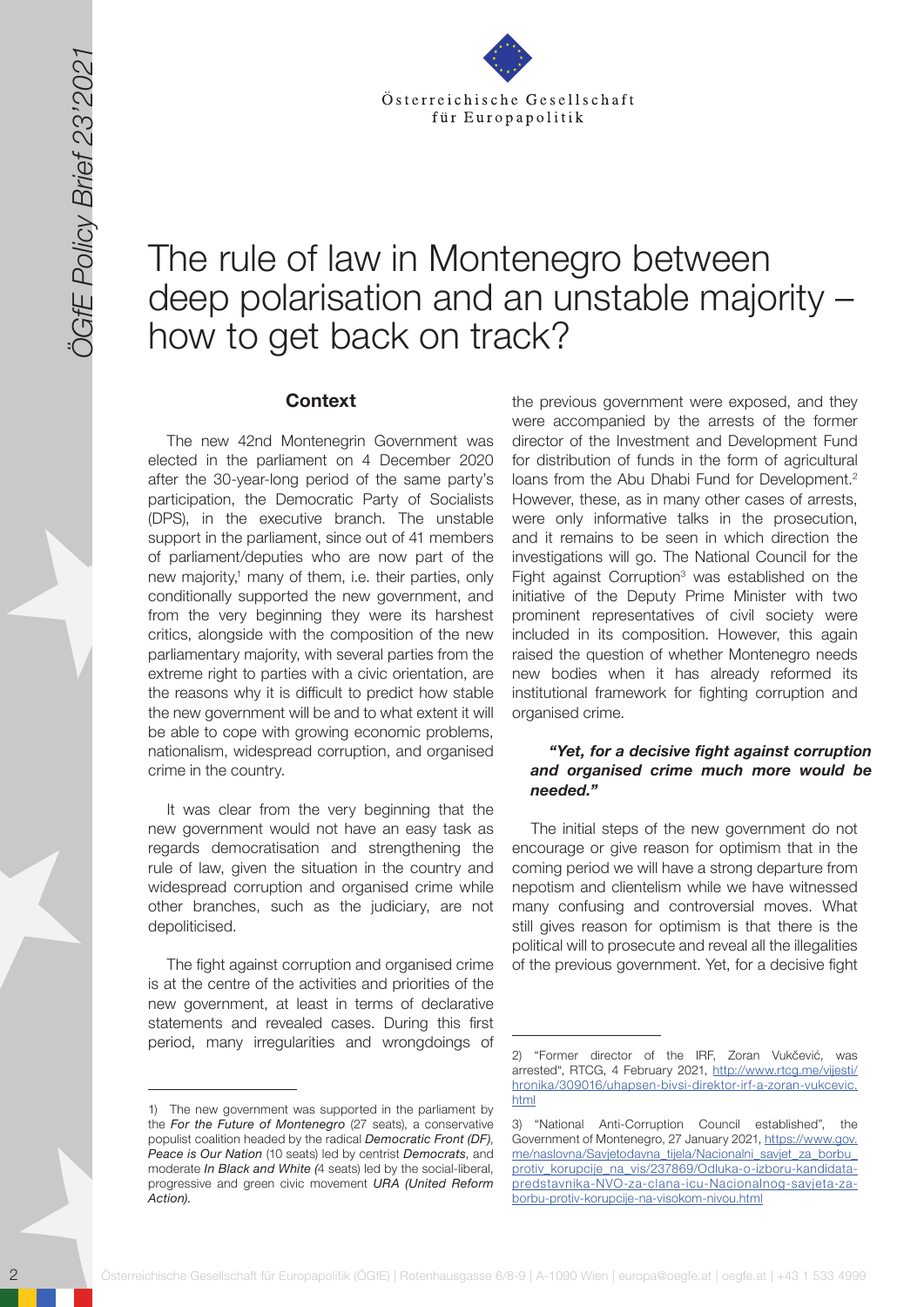

against corruption and organised crime much more would be needed.

# **The framework offered by the EU – is it sufficient to strengthen the rule of law?**

The negotiation process with the European Union (EU) has been stagnating for several years. Although Montenegro opened the last negotiating chapter in June 2020, one cannot talk about any progress in the process in recent years. Even though strengthening the rule of law remains the major precondition for closing the negotiations, the situation in the chapters related to the rule of law is still far from satisfactory.

**Osterreichische Gesellschaft für Europapolitik (Control of the main steps)** (Control of the main steps)<br>
Space control of the main steps of the main step in the main step is control of the main step in the main step is t In accordance with the new enlargement methodology, presented by the European Commission in February and accepted by the government in May 2020, the negotiation process depends, as before, on meeting interim benchmarks. These benchmarks were defined eight years ago and have so far proved to be broad and do not provide clear guidelines for improving the rule of law. In addition, in order to respond to them, Montenegro has prepared action plans for Chapters 23 (Judiciary and Fundamental Rights) and 24 (Justice, Freedom and Security), which have been updated only once so far, in 2015, and as such are outdated, with poor defined indicators, and are not a good basis for making a turnaround and providing measurable results. In response, the government has prepared new dynamic plans, but it is still unclear to what extent they can respond to the many challenges that stand in the way of strengthening the rule of law in the country. According to the new methodology, there is no progress in the negotiations until the results are provided in the first fundamentals' cluster, which includes Chapters 23 and 24.

*"In response, the government has prepared new dynamic plans, but it is still unclear to what extent they can respond to the many challenges that stand in the way of strengthening the rule of law in the country."*

What the European Commission points out in its latest non-paper, a document representing the assessment of the situation in Chapters 23 and 24, is that it is not only focusing on fulfilling the activities from the action plans for Chapters 23 and 24, but also on international obligations. The European Commission assessment once again confirmed how serious the tasks before Montenegro are on the road to the EU and how little has been done to strengthen the rule of law, even though the state has been negotiating for more than nine years. The fulfilment of the obligations is hampered by various problems that the European Commission repeats from year to year in all its documents, such as lack of money laundering verdicts, the manner of applying the plea agreement, and the functioning of the Anti-Corruption Agency.

*"The European Commission assessment once again confirmed how serious the tasks before Montenegro are on the road to the EU and how little has been done to strengthen the rule of law, even though the state has been negotiating for more than nine years."*

# **How to ensure independent institutions?**

When it comes to the necessary changes in the judiciary, appointments to some key positions so far have required a two-thirds majority in the parliament, which couldn't be achieved in conditions of deep polarisation. In the last non-paper, the European Commission highlights the role and position of the Special State Prosecutor's Office (SDT), and the importance of the Venice Commission's<sup>4</sup> opinion, while avoiding commenting on the newly adopted amendments to the Law on the State Prosecution. It is repeated what is expected but not whether the changes are the basis for such a thing, which leaves a lot of room for arbitrary interpretations. In fact, in

<sup>4)</sup> The European Commission for Democracy through Law – better known as the Venice Commission as it meets in Venice – is the Council of Europe‹s advisory body on constitutional matters. <https://venice.coe.int>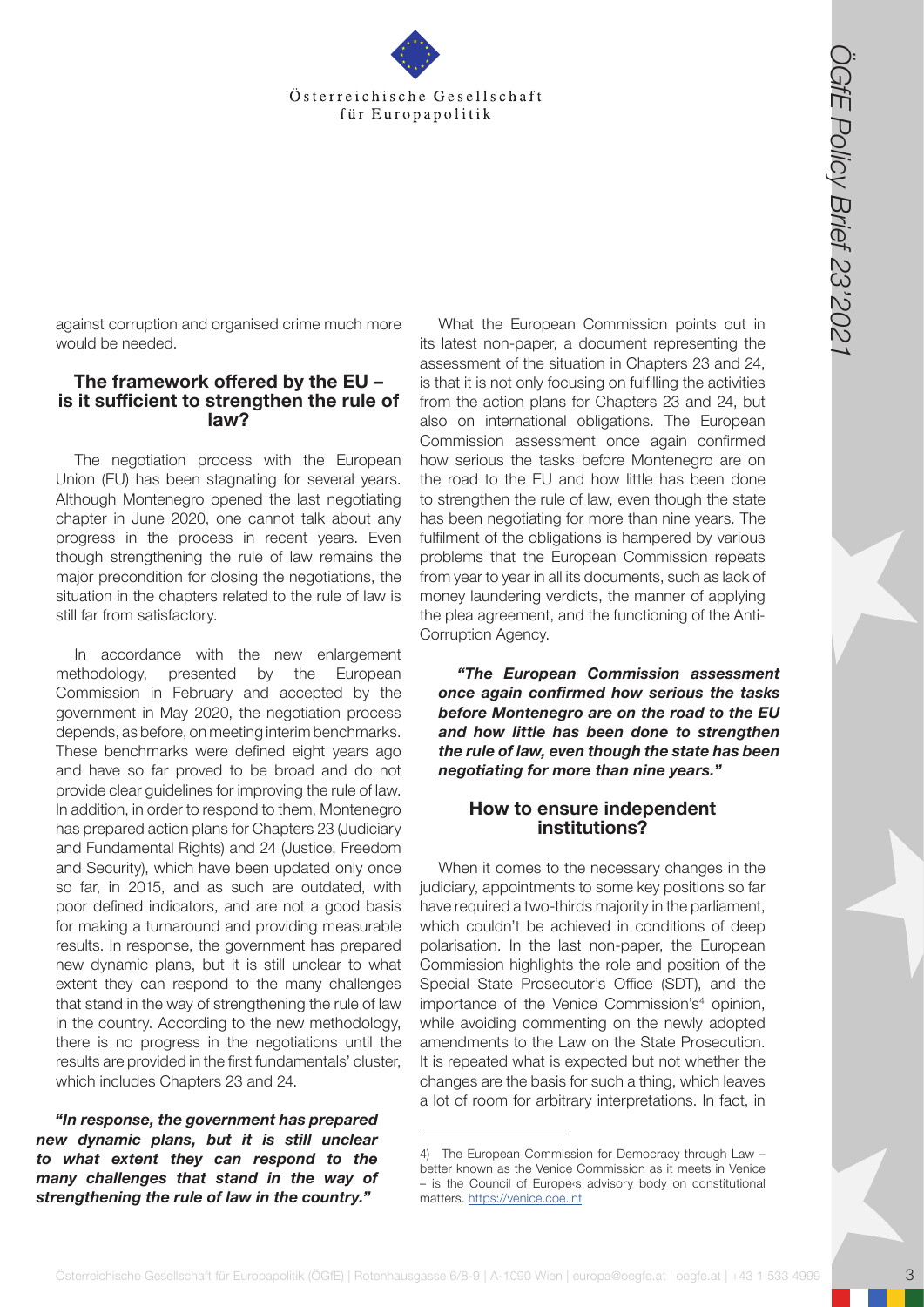

the last European Commission's country report it is stated that 'the May 2021 amendments to the Law on the State Prosecution Service, which entered into force in June 2021, failed to fully address the Venice Commission's recommendations concerning risks of politicisation of the Prosecutorial Council'.<sup>5</sup>

## *"An additional obstacle, as pointed out at the outset, is the composition of the parliamentary majority, which so far has not proven to be able to reach agreement on important issues."*

4 Osterreichische Gesellschaft für Europapolitik (ÖGfe) | Rotenhausgasse 6/8-9 | A-1090 Wien | A-1090 Wien | Rotenhausgasse 6/8-9 | A-1090 Wien | A-1090 Wien | A-1090 Wien | A-1090 Wien | A-1090 Wien | A-1090 Wien | A-10 Amendments to the Law on the State Prosecution, which were adopted in May 2021, imply that the Prosecutorial Council, which is responsible for electing the Special State Prosecutor and other prosecutors, is elected by a simple (41 out of 81 deputies) instead of the two-thirds majority. In this way, the election of the Prosecutorial Council is possible only by the votes of the parliamentary majority, which is the main subject of criticism. Another important novelty in relation to this Council refers to its composition and now it is planned to consist of five representatives of the prosecutor's office and another five from the academy (civil society in general), along with a representative of the Ministry of Justice, who, in this case, is on the side of the parliamentary majority. Hence, many interested parties criticise that this is a placing of the Prosecutor's Office under the control of the new government. The position of the Venice Commission is that the election of the Prosecutorial Council by a simple majority in the parliament cannot ensure its impartiality.

An additional obstacle, as pointed out at the outset, is the composition of the parliamentary majority, which so far has not proven to be able to reach agreement on important issues. This turned out to be an issue in implementing the new

solutions, as the three coalitions that make up the parliamentary majority could not agree on a list of candidates for the Prosecutorial Council at the end of July. The whole process was accompanied by strong pressure from the EU and Germany not to make the choice hastily and to ensure a broad consensus.

As for other solutions, the Venice Commission also pointed to the controversial manner of electing the acting Supreme State Prosecutor and recommended that the person should be elected from the active prosecutors, again pointing to the need to find a broad consensus among all political parties. In addition, the Supreme State Prosecutor's position has been in the acting position for a long time due to the impossibility of securing a two-thirds majority on his/her election to parliament.

# **Civil society and transparency – is it time to make a real impact on policymaking?**

## *"With the change of government in December 2020, there have been significant gaps in the formal adherence to procedures for involving civil society in policy making."*

Civil society involvement in policy making has in the previous period been significantly improved by the procedures for participation in working groups for drafting laws, but also by prescribing mandatory public hearings/debates. However, although formally involved, essentially the role of civil society was marginalised by the previous government, as most of their proposals were rejected without clear justification, which the European Commission itself recognised in its reports calling for an evaluation of their proposals in a meaningful way. With the change of government in December 2020, there have been significant gaps in the formal adherence to procedures for involving civil society in policy making. Already during the first month of its mandate, the government failed to hold public hearings/debates on important laws such as the controversial Law on Freedom of Religion, which

<sup>5)</sup> Montenegro 2021 Country Report, European Commission, October 2021, p. 18, [https://ec.europa.eu/neighbourhood-en](https://ec.europa.eu/neighbourhood-enlargement/montenegro-report-2021_en)[largement/montenegro-report-2021\\_en](https://ec.europa.eu/neighbourhood-enlargement/montenegro-report-2021_en)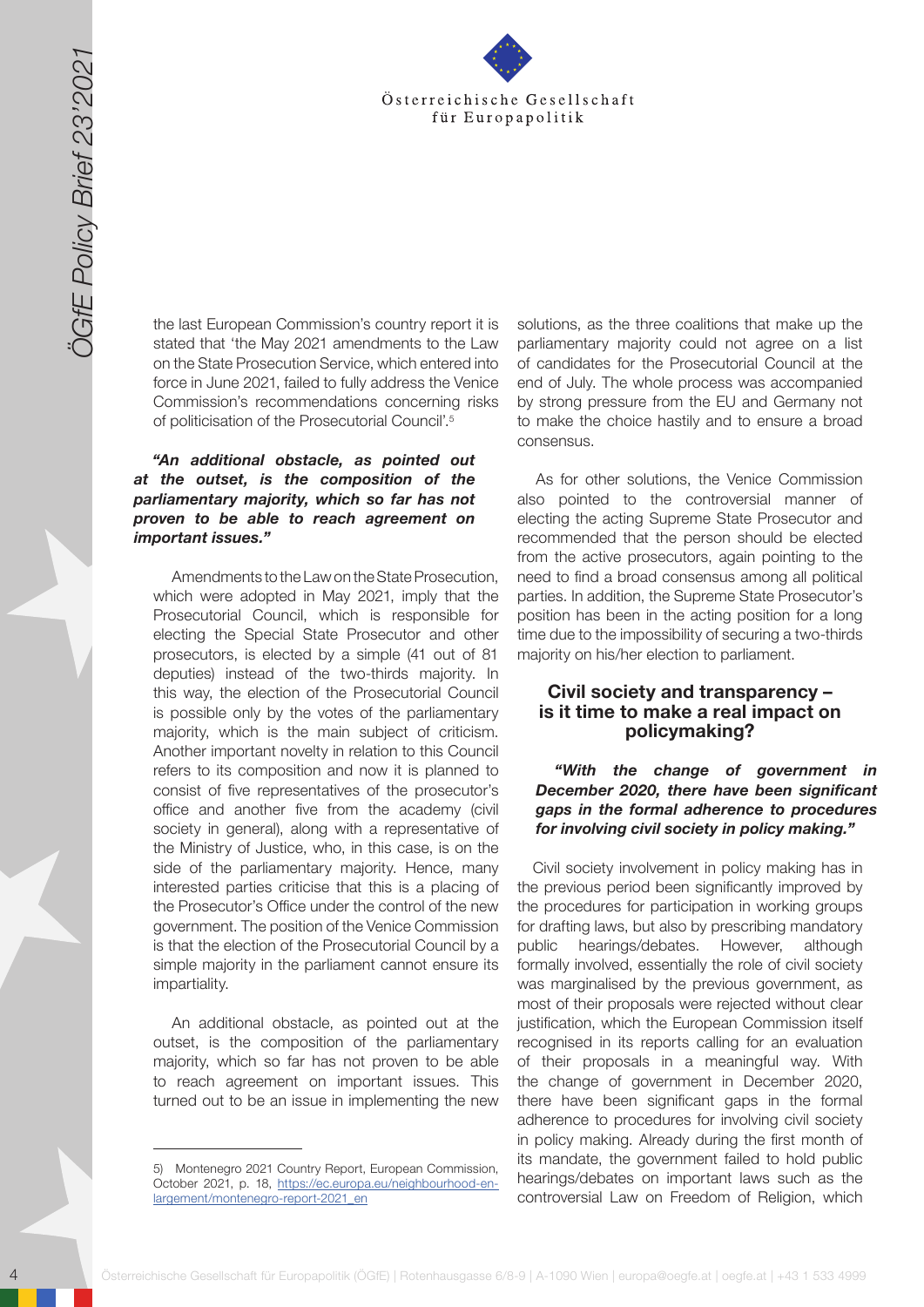Österreichische Gesellschaft für Europapolitik

was the subject of protests for months last year, or amendments to the Law on Civil Servants and State Employees, which significantly reduced employment criteria, problematic from the aspect of public administration reform and merit-based approach to employment. In this way, the door is open for less experienced individuals to take certain positions in public administration. The same applies to the first phase of work on amendments to the Law on the State Prosecution, while in the second phase civil society was involved selectively, and the public debate was shortened. In addition, the government, although announced by political parties during the election campaign, is lagging behind in publishing documents that were classified as internal during the previous government, while some important negotiations, such as negotiations with the Serbian Orthodox Church (SOC) on the Basic Agreement, taking place behind the eyes of the public.

## *"In this way, the door is open for less experienced individuals to take certain positions in public administration."*

Although some of these might be justified by the inexperience, this trend should not be continued, as due to the integration phase in which Montenegro finds itself, but also the extremely important tasks facing it, the inclusion of all available capacities and external expertise, support and control are more than needed along the way. This implies not only formal compliance with procedures for involving civil society, but also substantial consideration of received proposals, strengthening of communication channels, and joint campaigns that will inform citizens about the mechanisms at their disposal for the control of executive branch. Given that representatives of civil society in Montenegro are directly involved in the negotiating working groups with the EU, significant support can be provided in defining guidelines for the application of the new enlargement methodology and especially in defining new measures and activities related to strengthening the rule of law as well as indicators based on which their fulfilment will be measured.